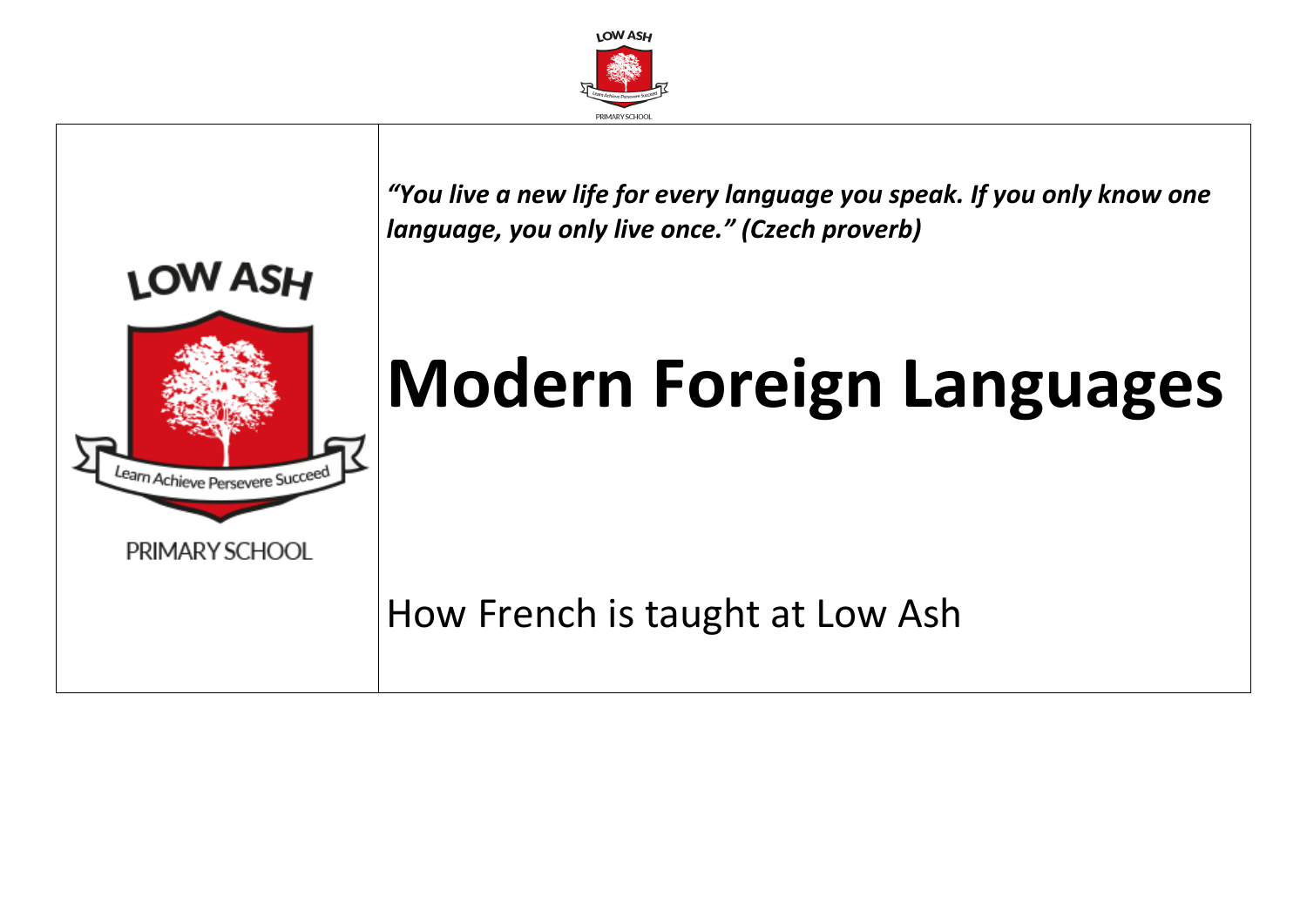

#### **Curriculum Intent**

### **What do we want to achieve with our…..curriculum?**

At Low Ash, we believe that our pupils should be given a rich educational, social and cultural experience and we feel that learning a modern foreign language is an excellent gateway to achieve this. Learning another language further develops children's communication skills. In addition to this, we believe that learning languages encourages our pupils to be respectful and tolerant of other children and gives them a new and broader perspective of the world in which they live. At Low Ash, we aspire to promote positive attitudes towards language learning and equip pupils with strong foundations for future learning. It is our belief that a knowledge of other languages is now essential in our ever more increasingly global society.

### **Implementation**

# **How will this be achieved?**

French is our chosen modern foreign language at Low Ash. All Key Stage 2 pupils participate in regular French lessons, either weekly or fortnightly. We have carefully designed our curriculum so that it is relevant and useful in pupils' everyday life. Pupils enjoy a range of teaching methods, including games, songs and roleplay, this is to ensure that all pupils are enactive learners. Our practical approach towards language learning supports progression in speaking and listening, two of the four key strands of language learning. Furthermore, as our pupils progress in their learning, they will also develop reading and writing skills in French. As our intention is to increase our pupils' cultural capital, we also teach intercultural awareness where the pupils learn about different aspects of France and French speaking countries.

To enhance our pupils' experience, we use a range of interactive resource including, Language Angels and Purplemash. These resources expose pupils to native French speakers. In addition to taught French lessons, we also try to weave in French instructions and other vocabulary on a daily basis.

### **Impact**

# **What will outcomes for learners be?**

- All pupils will have made progress in French, with the majority of pupils meeting age related expectations.
- Pupils will develop their skills of listening, speaking, reading and writing and be able to apply them in a variety of contexts.
- All pupils will have a sense of enjoyment with regards to language learning.
- Pupils will deepen their knowledge and understanding of grammatical concepts which will support their understanding of other languages, including English.
- Pupils will leave Low Ash with strong foundations in primary French and an enhanced awareness of other cultures.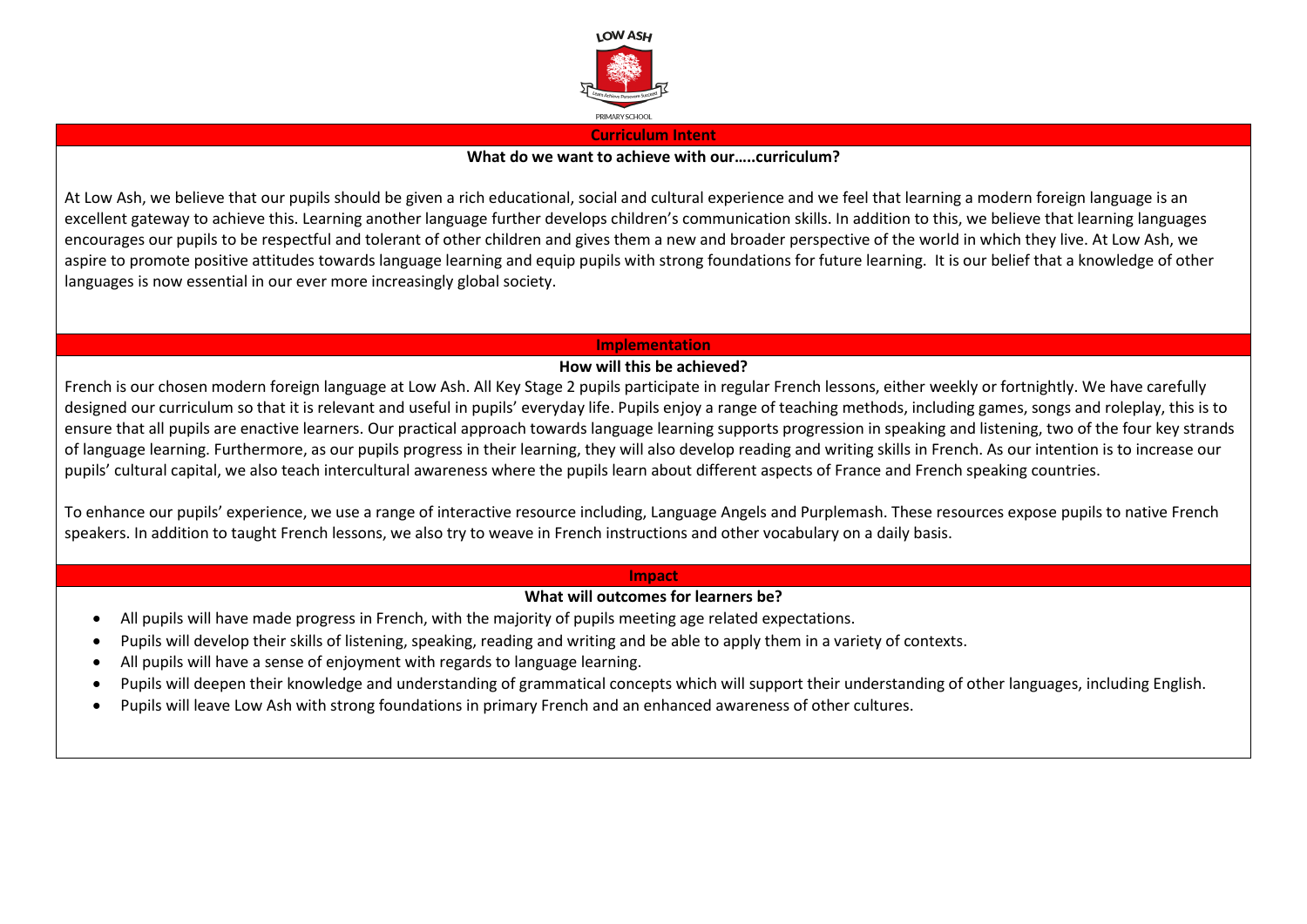

|                   | <b>Speaking and Listening</b>                                                                                                                                                                                                                                                                                     | <b>Reading</b>                                                                                                                                                                                              | <b>Writing</b>                                                                                                                                                                                                   | <b>Intercultural Awareness</b>                                                                                                                                                                                                                               |
|-------------------|-------------------------------------------------------------------------------------------------------------------------------------------------------------------------------------------------------------------------------------------------------------------------------------------------------------------|-------------------------------------------------------------------------------------------------------------------------------------------------------------------------------------------------------------|------------------------------------------------------------------------------------------------------------------------------------------------------------------------------------------------------------------|--------------------------------------------------------------------------------------------------------------------------------------------------------------------------------------------------------------------------------------------------------------|
| <b>Year 3</b>     | Understand the main<br>$\bullet$<br>points in short-spoken<br>passages.<br>Ask others to repeat a<br>$\bullet$<br>word or phrase when<br>necessary.<br>Ask and answer simple<br>phrases.<br>Demonstrate an<br>understanding of<br>simple vocabulary.                                                              | Read and understand<br>$\bullet$<br>the main points in short<br>written texts.<br>Use a translation<br>$\bullet$<br>dictionary or glossary<br>to look up new words.                                         | Write a short sentence<br>using a familiar<br>expression.<br>Express personal<br>experiences and<br>responses.<br>Write short phrases<br>from memory with<br>spelling that is readily<br>understandable.         | Describe with some<br>$\bullet$<br>detail some aspects of<br>countries or<br>communities where<br>French is spoken.                                                                                                                                          |
| Year <sub>4</sub> | Understand the main<br>$\bullet$<br>parts in spoken<br>passages.<br>Ask others to repeat a<br>word of phrase when<br>necessary.<br>Ask and answer simple<br>questions with<br>increased confidence<br>and fluence.<br>Take part in discussions<br>and tasks.<br>Demonstrate a growing<br>$\bullet$<br>vocabulary. | Read and understand<br>$\bullet$<br>the main points in short<br>written texts with<br>increasing confidence.<br>Use a translation<br>$\bullet$<br>dictionary or glossary<br>to look up new words.           | Write a few short<br>$\bullet$<br>sentences using<br>familiar expressions.<br>Express personal<br>experiences and<br>responses.<br>Write short phrases<br>from memory with<br>increasingly accurate<br>spelling. | Describe with some<br>$\bullet$<br>interesting detail some<br>aspects of countries or<br>communities where<br>French is spoken.<br>Make comparisons<br>$\bullet$<br>between life in<br>countries or<br>communities where<br>French is spoken with<br>the UK. |
| <b>Year 5</b>     | Understand the main<br>$\bullet$<br>points and opinions in<br>spoken passages.<br>Give a short prepared<br>$\bullet$<br>talk.<br>Take part in<br>conversations where                                                                                                                                              | Read and understand<br>$\bullet$<br>the main points and<br>some of the detail in<br>short written texts.<br>Use the context of a<br>$\bullet$<br>sentence or a<br>translation dictionary<br>to work out the | Write short texts on<br>$\bullet$<br>familiar topics.<br>Refer to recent<br>experience or future<br>plans, as well as to<br>everyday activities.                                                                 | Describe with<br>$\bullet$<br>interesting detail some<br>of the similarities and<br>differences between<br>French speaking<br>countries and<br>communities and the<br>UK.                                                                                    |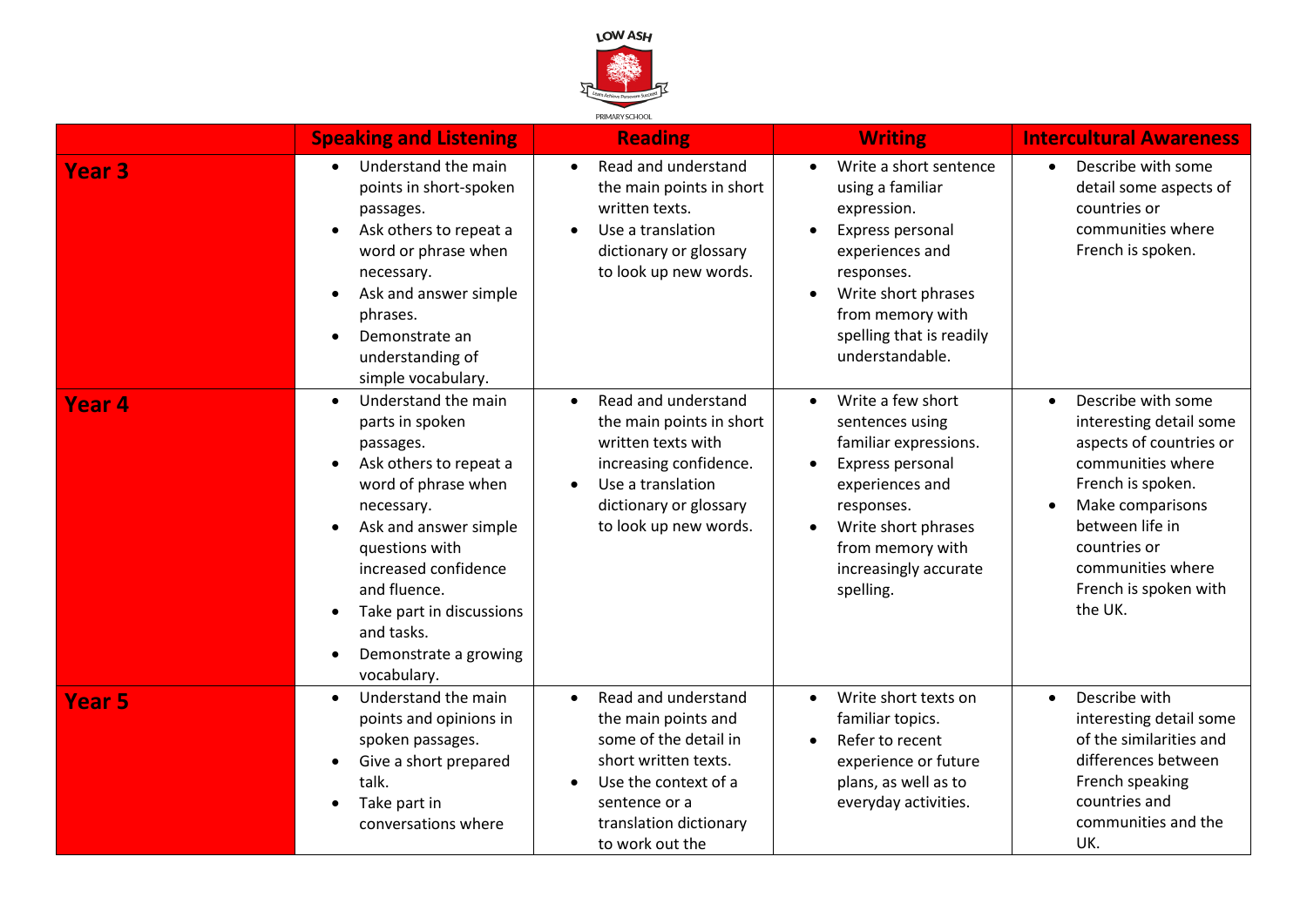

|                   |                                                                                                                                                                                                                                                                                                                                                              | PRIMARY SCHOOL                                                                                                                                                                                                                                                                                                                                                                                                                                              |                                                                                                                                                                                                                                                                                                                                                                                                                                                               |                                                                                                                                                                                                                                                                                                                |
|-------------------|--------------------------------------------------------------------------------------------------------------------------------------------------------------------------------------------------------------------------------------------------------------------------------------------------------------------------------------------------------------|-------------------------------------------------------------------------------------------------------------------------------------------------------------------------------------------------------------------------------------------------------------------------------------------------------------------------------------------------------------------------------------------------------------------------------------------------------------|---------------------------------------------------------------------------------------------------------------------------------------------------------------------------------------------------------------------------------------------------------------------------------------------------------------------------------------------------------------------------------------------------------------------------------------------------------------|----------------------------------------------------------------------------------------------------------------------------------------------------------------------------------------------------------------------------------------------------------------------------------------------------------------|
|                   | information is being<br>given or sought.<br>Be understood with<br>little difficulty.                                                                                                                                                                                                                                                                         | meaning of unfamiliar<br>words.<br>Show confidence in<br>$\bullet$<br>reading aloud.                                                                                                                                                                                                                                                                                                                                                                        | Convey meaning with<br>some legibility and<br>accuracy.<br>Use a dictionary to<br>$\bullet$<br>check the spelling of<br>words.                                                                                                                                                                                                                                                                                                                                |                                                                                                                                                                                                                                                                                                                |
| Year <sub>6</sub> | Understand the main<br>$\bullet$<br>points and opinions in<br>spoken passages.<br>Take part in<br>conversations where<br>information is being<br>given or sough with<br>increasing accuracy and<br>fluency.<br>Use varied language<br>and extended<br>responses.<br>Refer to recent<br>experiences or future<br>plans, everyday<br>activities and interests. | Read and understand<br>$\bullet$<br>the main points and<br>some of the detail in<br>short written texts.<br>Use the context of a<br>$\bullet$<br>sentence or a<br>translation dictionary<br>to work out the<br>meaning of unfamiliar<br>words.<br>Show confidence in<br>reading aloud.<br>Read and understand<br>$\bullet$<br>the main points and<br>opinions in written<br>texts from various<br>contexts, including<br>present, past or future<br>events. | Write short texts on familiar<br>topics with increasing legibility<br>of spelling.<br>Use dictionaries to check the<br>spelling of words.<br>Refer to recent experiences or<br>future plans as well as to<br>everyday activities with<br>increasing accuracy.<br>Include a range of vocabulary in<br>writing.<br>Convey meaning with<br>increasing accuracy and<br>legibility.<br>Use knowledge of grammar to<br>enhance or change the<br>meaning of grammar. | Give detailed accounts<br>$\bullet$<br>of the customs, history<br>and culture of the<br>French speaking<br>countries and<br>communities.<br>Describe with some<br>interesting detail, some<br>of the similarities and<br>differences between<br>French speaking<br>countries and<br>communities and the<br>UK. |